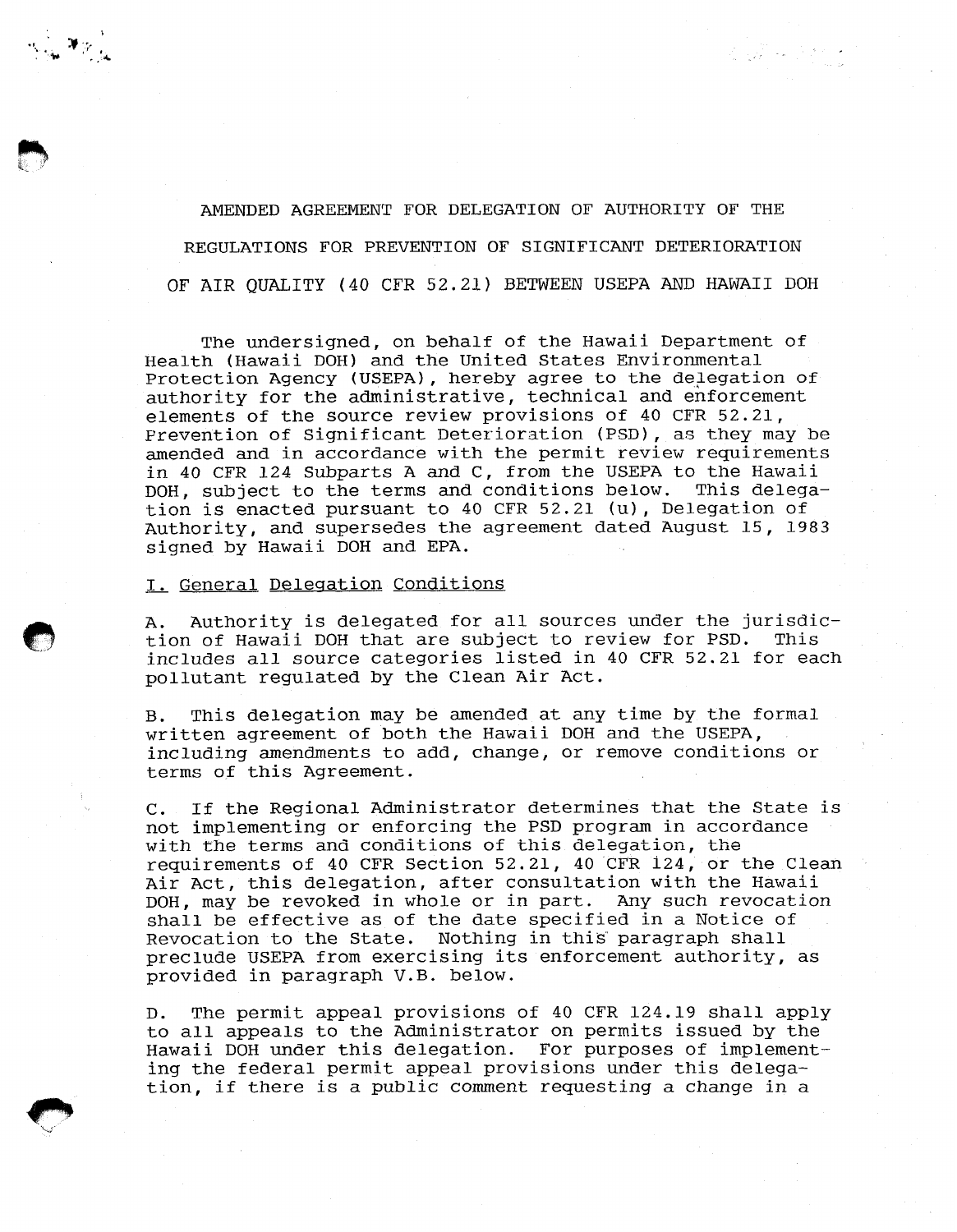draft preliminary determination or draft permit conditions, the final permit issued by Hawaii DOH is required to contain statements which indicate that for Federal PSD purposes and in accordance with 40 CFR 124.15 and 124.19, (1) the effective date of the permit is 30 days after the final decision to issue, modify, revoke and reissue the permit; and (2) if an appeal is made to the Administrator, the effective date of the permit is suspended until such time as the appeal is resolved. The Hawaii DOH shall inform USEPA (Region IX) in accordance with conditions of this delegation when there is public comment requesting a change in the preliminary determination or in a draft permit condition. Failure by Hawaii DOH to comply with the terms of this paragraph shall render the subject permit invalid for Federal PSD purposes.

By this agreement, the Hawaii DOH assumes authority for Ε. enforcement and permit modification/amendment for EPA issued NSR/PSD permits.

This delegation of authority becomes effective upon the Γ. date that both parties have signed this Agreement.

## II. Communications Between USEPA and Hawaii DOH

The Hawaii DOH and USEPA will use the following communication procedures:

The Hawaii DOH will report to the USEPA on a quarterly Α. basis the compliance status of the sources that have received a PSD permit from either the Hawaii DOH or USEPA. The Compliance Data System (CDS) will be used for this purpose. Compliance determinations will be made with respect to the conditions established in the PSD permits.

The Hawaii DOH will forward to USEPA, at the beginning of в. the public comment period, a summary of (1) the findings related to each PSD application for new sources, major modifications and amendments, (2) the justification for the Hawaii DOH's preliminary determination, and (3) a copy of the draft Should there be any comments or concerns about PSD permit. the pending PSD permit, USEPA will communicate these comments and concerns to the Hawaii DOH as soon as possible prior to the close of the public comment period.

The Hawaii DOH will forward to USEPA copies of the final  $\mathbf{C}$ . action on the PSD permit applications at the time of issuance, as well as copies of substantive public comments. Any public comments not incorporated will be addressed, and a summary of the responses will be provided.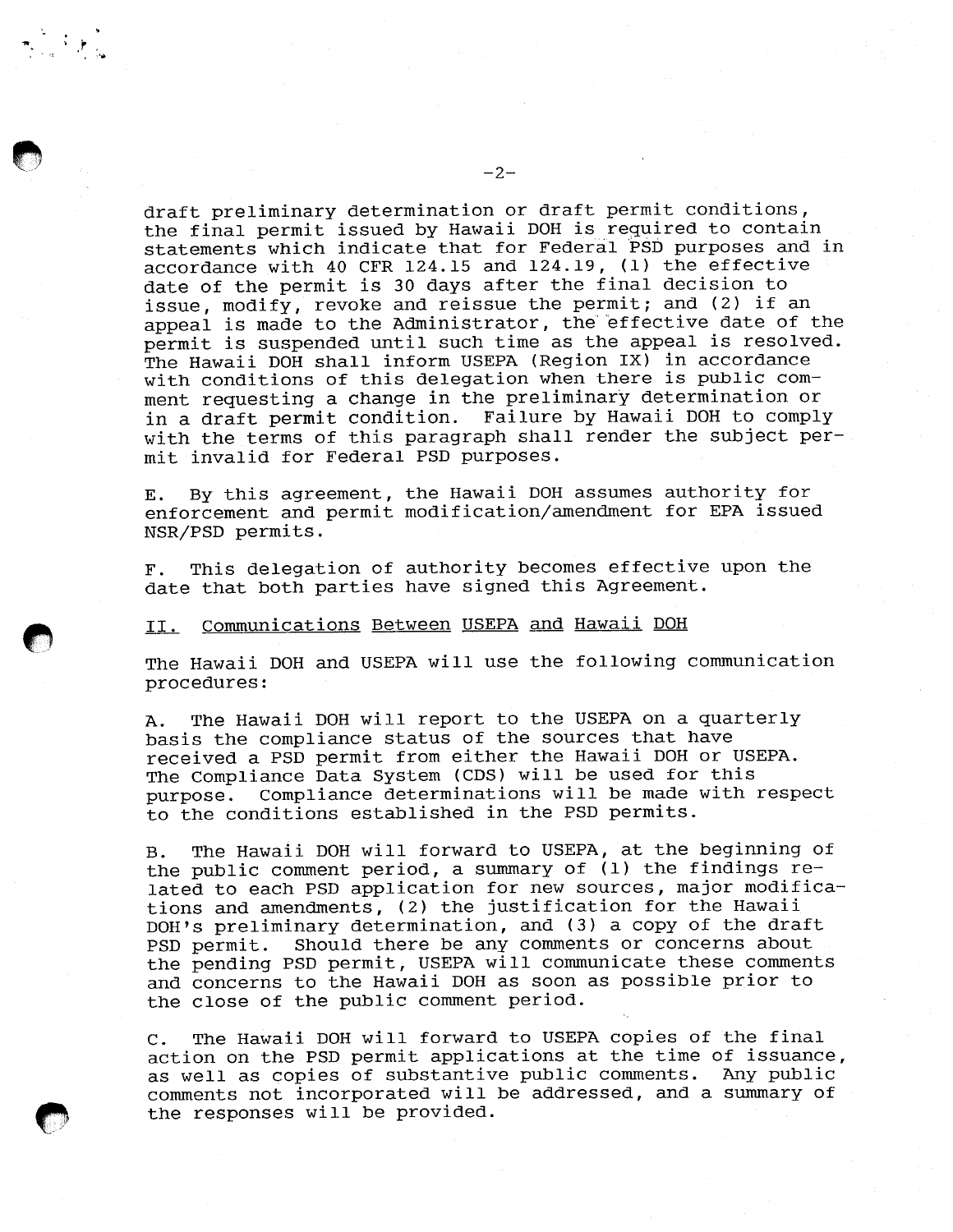The Hawaii DOH will send to EPA a copy of all ap- $D$ . plicability determinations and justifications made that would involve PSD exemptions for new or modified major sources due to netting.

III. Revisions To Title 40 CFR Section 52.21

This delegation covers any revisions that are Ά. promulgated for 40 CFR 52.21 and 40 CFR 124. The terms "40 CFR 52.21" and "40 CFR 124" as used in the delegation request and throughout this Agreement, include such regulations as are in effect on the date this Agreement is executed and any revisions that are promulgated after that date.

The revisions that have been promulgated for 40 CFR 52.21 **B.** since the effective date (August 15, 1983) of the previous delegation agreement include the following:

- Stack Height Regulations as promulgated on  $\mathbf{1}$ . July 8, 1985 (50 FR 27892);
- $2.$ Revised Modeling Guidelines as promulgated on September 9, 1986 (51 FR 32176); and,
- PM-10 Regulations as promulgated on  $3.$ July 1, 1987 (52 FR 24634).

The Hawaii DOH is required to incorporate the above revisions into its PSD review, and to ensure that any permits issued by the Hawaii DOH comply with these final regulations.

In addition, the following USEPA policies apply to PSD  $C_{\star}$ review in Hawaii:

- According to USEPA guidance published 1. on September 22, 1987 and supplemental guidance published on July 28, 1988, all delegated agencies must now consider pollutants not subject to the Clean Air Act in their Best Available Control Technology (BACT) determinations. The BACT determinations must include a review of the toxic effects of unregulated pollutants and the impact of the proposed BACT on the emissions of these pollutants.
- The Hawaii DOH must consult with the ap- $2.$ propriate Federal, State, and local land use agencies prior to issuance of preliminary determinations on PSD permits.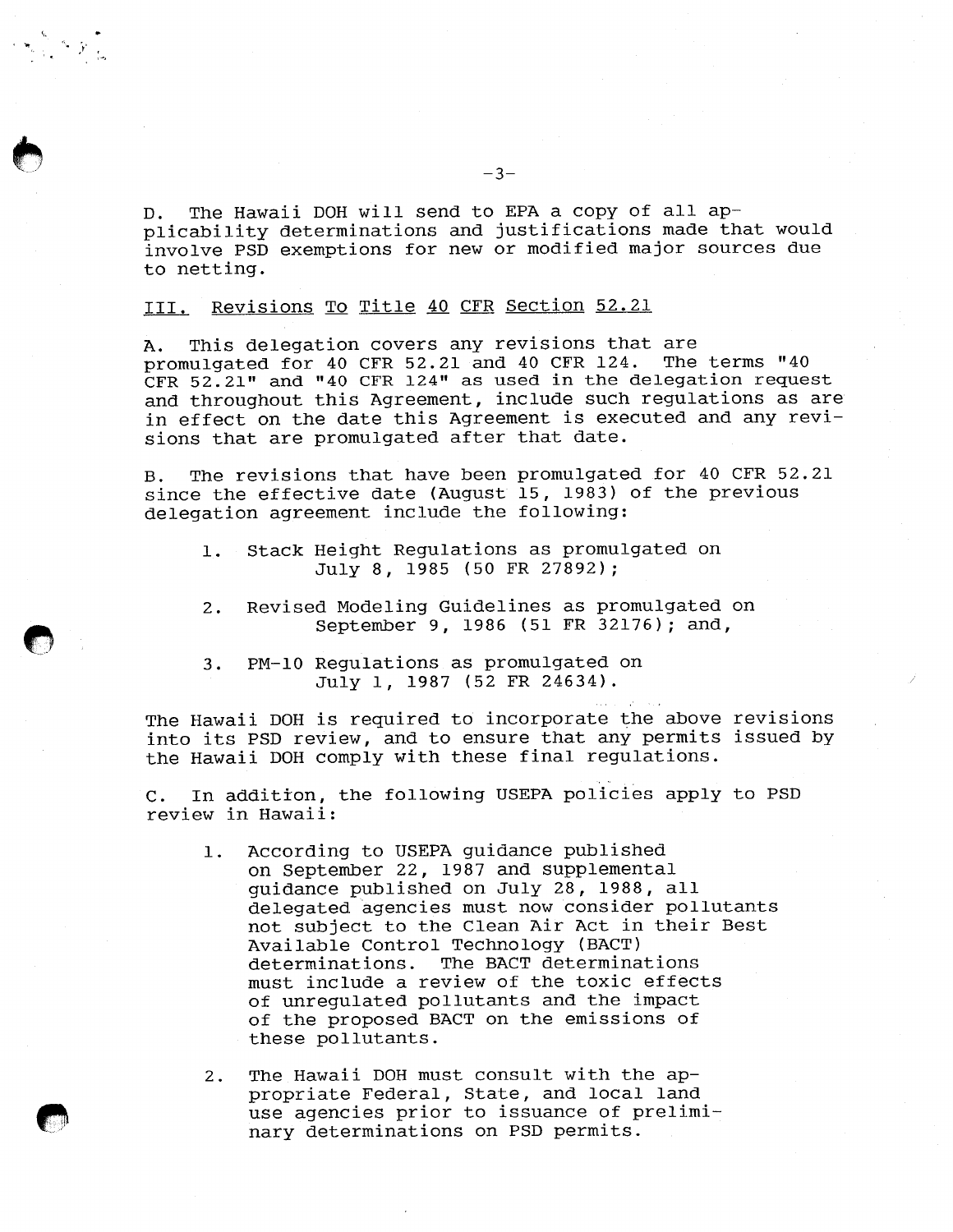In particular, USEPA requires that the Hawaii DOH must:

- Notify the Fish and Wildlife Service a) (FWS) and USEPA when a PSD permit application has been received, in order to assist USEPA in carrying out its non-delegable responsibilities under Section 7 of the endangered species Act (PL 97-304). Hawaii DOH must:
- Notify potential applicants of the  $b)$ potential need for consultation between USEPA and the FWS if an endangered species may be affected by the project.

USEPA's data sheet may be used for this process (copy enclosed).

- Refrain from issuing a final PSD permit  $\mathbf{C}$ ) unless the FWS has determined that the proposed project will not adversely affect any endangered species.
- According to USEPA guidance published on  $3.$ June 26, 1987, all delegated agencies are required to look at certain control options when making BACT determinations for municipal waste combustors. Specifically, these agencies should consider a dry scrubber for sulfur dioxide control, a baghouse or electrostatic precipitator for particulate control, and efficient combustion techniques for carbon monoxide control in their BACT determinations for this type of source.
- Additional BACT guidance issued on December 4. 1, 1987, by USEPA, states that the Regional Office is to encourage the application of "top-down" BACT determinations in the This means that USEPA will Region. consider as deficient any BACT determinations that do not begin with the most stringent control options available for that source category.
- Upon notification from EPA, Hawaii DOH  $5.$ will implement such new regulations or directives pending revision of this agreement.

 $-4-$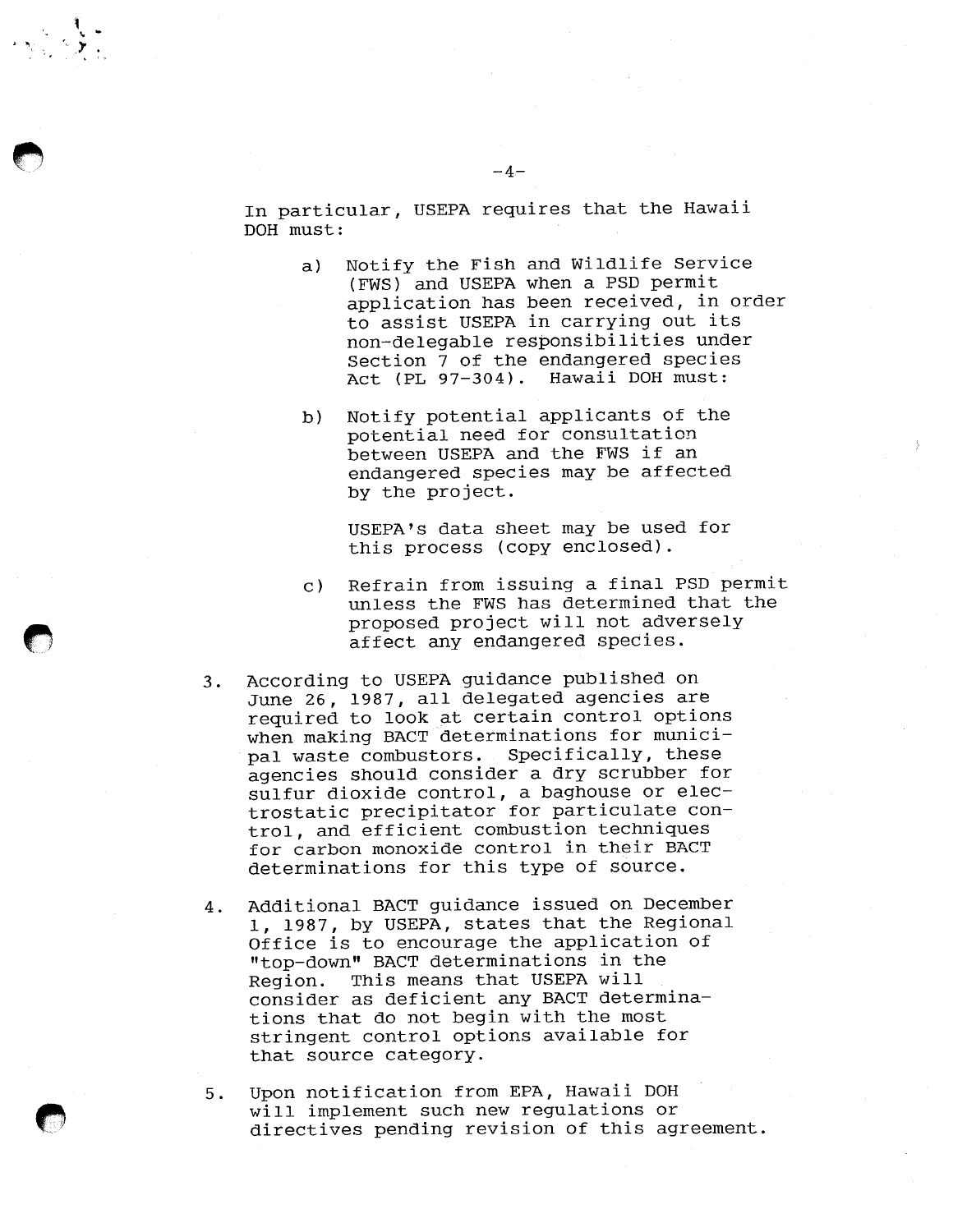## IV. Permits

For all PSD permit applications filed with Hawaii DOH, A. USEPA will assist the Hawaii DOH in the BACT determination. Subsequent to August 1, 1988, concurrence by USEPA will be required for each BACT determination. USEPA will ensure Hawaii DOH access to the BACT Clearinghouse.

All modeling analyses for determination of increment  $B.$ consumption and compliance with NAAQS will require concurrence by USEPA. The signatures of USEPA and Hawaii DOH on the final PSD permit shall constitute concurrence on the BACT determinations and the modeling analyses.

In any matter involving interpretation of Sections  $\mathsf{C}$  . 160-169 of the Clean Air Act, or 40 CFR 52.21 and 40 CFR 124 where guidance on the implementation, review, administration, or enforcement of these Sections has not been sent to the Hawaii DOH, USEPA will be contacted and requested to provide the appropriate guidance.

The Hawaii DOH will at no time grant any waiver to the  $D_{\star}$ . PSD permit requirements.

Permits issued under this delegation shall contain Е. language stating that the Federal PSD requirements have been satisfied.

Authorities to Construct must include appropriate  $\mathbb{F}$ . provisions, as specified in Attachment A, to ensure permit Permit conditions shall, at a minimum, enforceability. contain reporting requirements on initiation of construction, start-up, and source testing (where applicable) and continuous emissions monitoring (where applicable). In all cases where tests are required, the test methods shall be specified. All cases where CEMS are required, appropriate testing and reporting requirements shall be included. Upset/breakdown and malfunction conditions shall be included in all permits.

U.S. EPA and Hawaii DOH will jointly concur on any future  $G$ . modifications and amendments affecting emissions and emission limitations at Kahe Units 1-6.

## V. Permit Enforcement

The primary responsibility for enforcement of the PSD  $\mathbf{A}$ regulations in the State of Hawaii will rest with the Hawaii The Hawaii DOH will enforce the provisions that pertain DOH. to the PSD program, except in those cases where the rules or